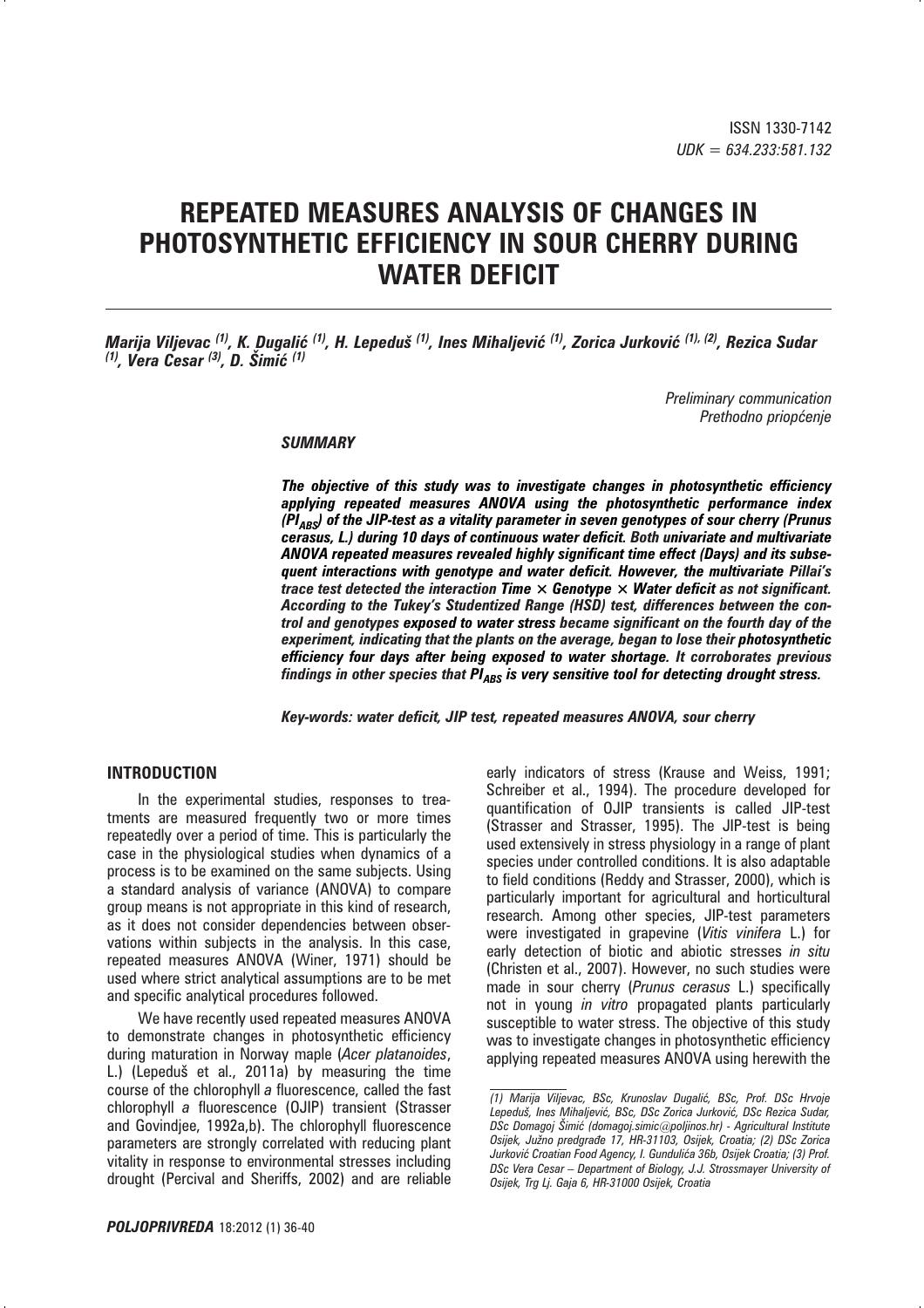parameter of photosynthetic performance index (PIABS) of the JIP-test in seven genotypes of sour cherry during 10 days of continuous water deficit in order to evaluate their water stress tolerance.

#### **MATERIAL AND METHODS**

Two-year old *in vitro* propagated plants of seven sour cherry genotypes were challenged to water deficit in the greenhouse of the Agricultural Institute Osijek during June, 2011. Water deficit is one of the restrictive factors in acclimatization of *in vitro* plants. The investigated genotypes (cultivars Kelleris 16, Maraska, Cigančica and Oblačinska which is represented with genotypes OS, 18, D6 and BOR) differ in their pomological characteristics (Puškar, 2005). Ten plants in pots of each of seven genotypes were placed on two benches. Plants allocated on one bench represented control plants watered every other day according to optimized propagation process. Plants on another bench were not watered during the experiment. Photosynthetic efficiency was measured as the photosynthetic performance index (PI<sub>ABS</sub>) determined by measuring of the chlorophyll *a* fluorescence transient induced by pulse of saturating light (JIP-test) (Strasser and Govindjee, 1992a, b; Strasser and Strasser, 1995). The chlorophyll *a* fluorescence transient was measured by a Plant Efficiency Analyser (PEA, Hansatech, UK) on leaves between second and fifth nodium at one attached leaf per plant (ten leaves per genotype) at an ambient temperature every day in the morning (8:30-9:30 a.m.) during 10 days. Details about JIP-test and derivation of  $PI_{ABS}$  were given by Lepeduš et al. (2011b).  $PI_{ABS}$  represents the "vitality" index, a biophysical expression derived from the energy flux theory and calculated with the JIP-test (Christen et al., 2007). Relative water content (RWC) of leaves has been used as an indicator of water stress in leaves

(Clavel et al., 2006) since it is immediately decreased in stress challenged plants. Relative water content (RWC) was determined on four leaves of each genotype and calculated as (fresh weight - dry weight)/ (turgid weight - dry weight)  $\times$  100. Averaged over seven genotypes, RWC mean was 61.53% at the beginning of the experiment. It was steadily reduced to 40.78% measured at the last tenth day, indicating water stress.

ANOVA repeated measures (Winer, 1971) were applied for the statistical analysis performed by the GLM procedure in the SAS program (SAS Institute, 2004) including univariate and multivariate ANOVA. The effects of interest were 1) between-subject effects (water deficit treatment), 2) within-subject effects (Time (Day)), and 3) interactions between the two types of effects. Multivariate ANOVA was applied since the sphericity test using Mauchly's criterion (Mauchly, 1940) was significant, thereby not validating univariate ANOVA. The multivariate tests provided for within-subjects effects and interactions involving these effects were Wilks'Lambda, Pillai's Trace, Hotelling-Lawley Trace, and Roy's largest root (Cole and Grizzle, 1966). Since the between-subject effect of water deficit was highly significant, means were subsequently compared by the *post-hoc* Tukey's Studentized Range (HSD) test.

# **RESULTS AND DISCUSSION**

The repeated ANOVA measures testing betweensubject effects showed highly significant effects of genotype and water deficit treatment (Table 1). It indicates that PI in the sour cherry genotypes was different in the control (watering) compared to plants exposed to water deficiency. The interaction genotype  $\times$  water deficit was also highly significant suggesting that genotypes responded differently on water deficit having different tolerance to water stress.

**Table 1. F-statistics and the probability levels in the repeated ANOVA measures testing between-subject effects**  for index of photosynthetic efficiency (PI<sub>ABS)</sub> in sour cherry leaves

Tablica 1. Vrijednosti F testa i razine vjerojatnosti u analizi varijance ponovljenih mjerenja koje testiraju učinke između subjekata za indeks fotosintetske učinkovitosti (PI<sub>ABS)</sub> u listovima višnje

| Source<br>Izvor                                                   | Degrees of freedom<br>Stupnjevi slobode | F value<br>F vrijednost | Probability>F<br>Vjerojatnost>F |
|-------------------------------------------------------------------|-----------------------------------------|-------------------------|---------------------------------|
| Genotype – <i>Genotip</i>                                         |                                         | 13.03                   | < 0.0001                        |
| Water deficit - Vodni deficit                                     |                                         | 479.44                  | < 0.0001                        |
| Genotype $\times$ Water deficit<br>Genotip $\times$ Vodni deficit |                                         | 19.23                   | < 0.0001                        |

The univariate repeated measures ANOVA revealed that the within-subject effect Time (Days) and its subsequent interactions are all highly significant (Table 2). As their validity depends on whether or not the covariance structure satisfies the sphericity condition, we applied the test based on Mauchly's Criterion to

check for this condition. P values for the effect Time (Day) and its interactions are 0.000 meaning that the sphericity condition is not met. Thus, the test results of the significance of Time (Day) and the interaction on Table 2 are not completely valid and it justifies use of the multivariate repeated ANOVA measures.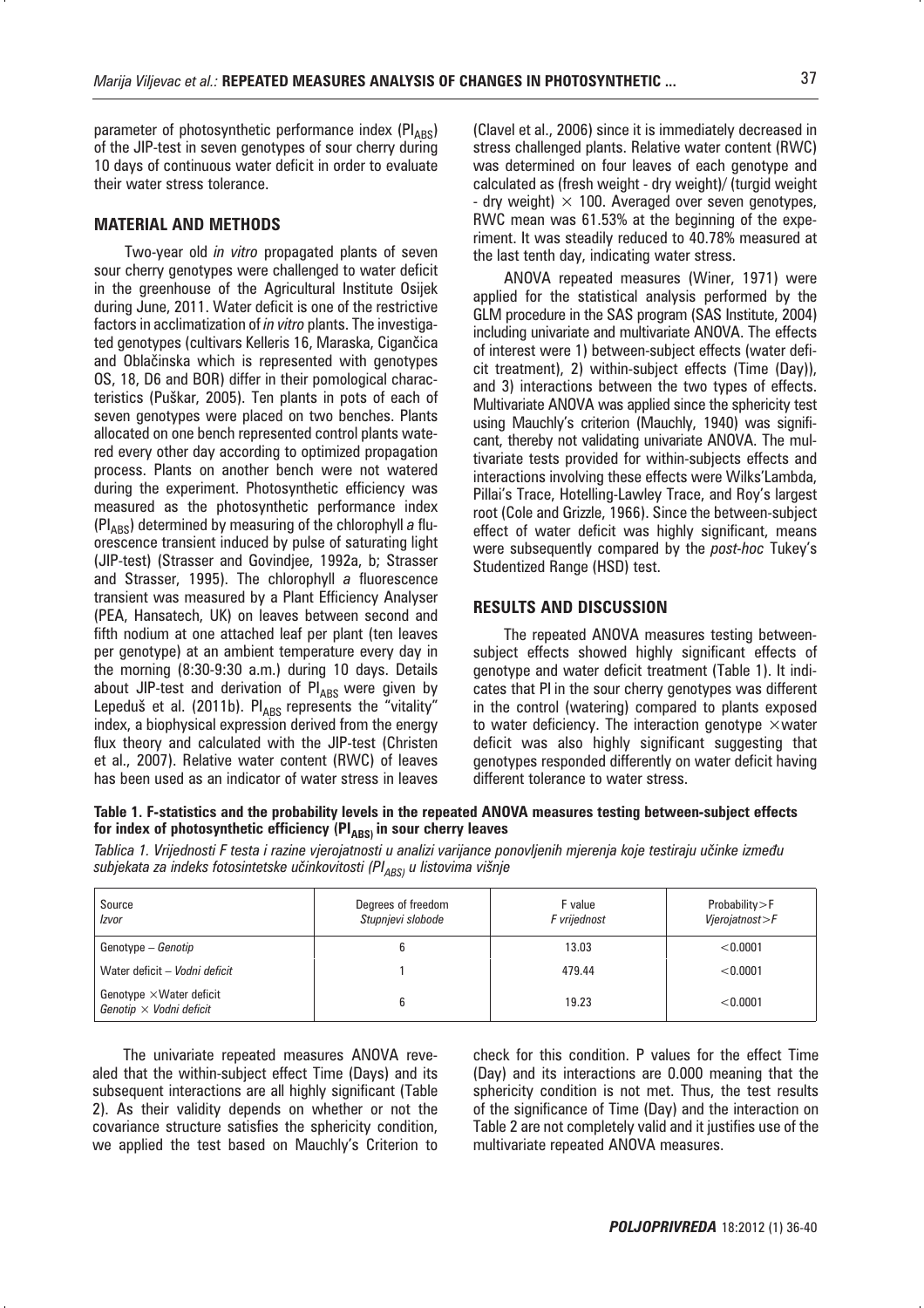#### **Table 2. F-statistics and the probability levels in the univariate repeated ANOVA measures testing within-subject**  effects for index of photosynthetic efficiency (PI<sub>ARS</sub>) in sour cherry leaves

Tablica 2. Vrijednosti F testa i razine vjerojatnosti u univarijatnoj analizi varijance ponovljenih mjerenja koje testiraju učinke *unutar subjekata za indeks fotosintetske učinkovitosti (PI<sub>ABS</sub>) u listovima višnje* 

| Source<br>Izvor                                                                                  | Degrees of freedom<br>F value<br>Stupnjevi slobode<br>F vrijednost |        | Probability>F<br>Vjerojatnost>F |  |
|--------------------------------------------------------------------------------------------------|--------------------------------------------------------------------|--------|---------------------------------|--|
| Time (Days) – Vrijeme (dani)                                                                     | 9                                                                  | 108.99 | < 0.0001                        |  |
| Time $\times$ Genotype<br>Vrijeme $\times$ Genotip                                               | 54                                                                 | 5.18   | < 0.0001                        |  |
| Time $\times$ Water deficit<br>Vrijeme $\times$ Vodni deficit                                    | 9                                                                  | 133.28 | < 0.0001                        |  |
| Time $\times$ Genotype $\times$ Water deficit<br>Vrijeme $\times$ Genotip $\times$ Vodni deficit | 54                                                                 | 4.62   | < 0.0001                        |  |

The multivariate repeated measures ANOVA (Table 3) testing within-subject effects showed that all four multivariate tests provided similar statistics. However, according to Pillai's trace statistics, the interaction Time  $\times$  Genotype  $\times$  Water deficit was not significant indicating that Pillai's trace (Pillai, 1960) was most conservative test with respect to violations of the assumptions of multivariate ANOVA. It is particularly useful when sample sizes are small or unequal, or covariances are not homogeneous, offering the greatest protection against Type I errors with small sample sizes.

#### **Table 3. Probability levels of exact F values according to four statistics in the multivariate repeated ANOVA measu**res testing within-subject effects for index of photosynthetic efficiency (PI<sub>ABS</sub>) in sour cherry leaves

Tablica 3. Razine vjerojatnosti egzaktnih F vrijednosti prema četiri statistička parametra u multivarijatnoj analizi varijance ponovljenih mjerenja koje testiraju učinke unutar subjekata za indeks fotosintetske učinkovitosti (PI<sub>ABS</sub>) u listovima višnje

| Source<br>Izvor                                                                                    | Degrees of freedom<br>Stupnjevi slobode | Probability > F - Vierojatnost > F |                   |                           |                        |
|----------------------------------------------------------------------------------------------------|-----------------------------------------|------------------------------------|-------------------|---------------------------|------------------------|
|                                                                                                    |                                         | Wilks'<br>lambda                   | Pillai's<br>trace | Hotelling-Lawley<br>trace | Rov's<br>greatest root |
| Time (Days) – Vrijeme (dani)                                                                       | g                                       | < 0.0001                           | < 0.0001          | < 0.0001                  | < 0.0001               |
| Time $\times$ Genotype – Vrijeme $\times$ Genotip                                                  | 54                                      | < 0.0001                           | 0.0003            | < 0.0001                  | < 0.0001               |
| Time $\times$ Water deficit – Vrijeme $\times$ Vodni<br>deficit                                    | g                                       | < 0.0001                           | < 0.0001          | < 0.0001                  | < 0.0001               |
| Time $\times$ Genotype $\times$ Water deficit –<br>Vrijeme $\times$ Genotip $\times$ Vodni deficit | 54                                      | 0.0003                             | 0.0538            | < 0.0001                  | < 0.0001               |

Figure 1 gives log transformed values of the photosynthetic performance index  $(PI_{ABS})$  averaged over seven genotypes of sour cherry under conditions of continuous no watering (water deficit) compared to the control during 10 days. According to the Tukey's Studentized Range (HSD) test, differences between the control and plants exposed to water deficiency became significant on the fourth day of the experiment. It suggests that the plants of seven sour cherry genotypes, on the average, began to show the symptoms of water

stress with respect to the fluorescence of chlorophyll *a* after four days of no watering. The considerable decrease of PI occurred in plants exposed to water stress on the sixth and tenth day of the experiment. This is in accordance with other reports (Živčak et al., 2008; Christen et al., 2007; Oukarroum et al., 2007) where the  $PI_{\Delta B S}$  parameter was shown to be very sensitive tool for detecting plant tolerance to drought stress and strongly correlated with RWC (Živčak et al., 2008).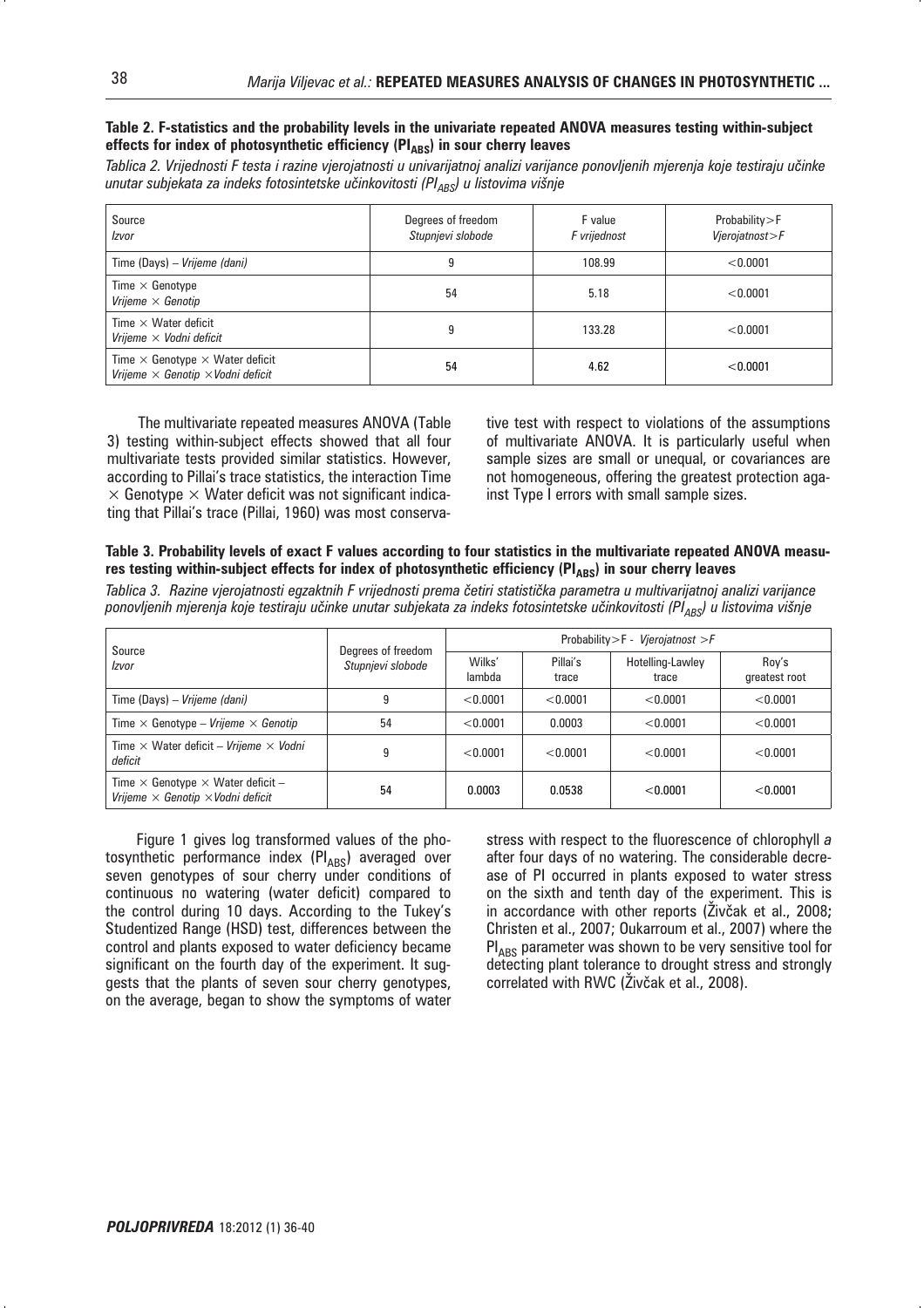

#### Figure 1. Changes in the photosynthetic efficiency index (PI<sub>ABS</sub>) under conditions of continuous no watering (water **deficit) during 10 days averaged over seven genotypes of sour cherry. Significant differences between the control and no watering-treated genotypes according to Tukey's Studentized Range (HSD) Test are designated by an uppercase letter (A and B)**

Slika 1. Promjene u indeksu fotosintetske učinkovitosti (Pl<sub>ABS</sub>) u uvjetima kontinuiranoga nezalijevanja (vodnoga deficita) tijekom 10 dana prema prosječnim vrijednostima sedam genotipova višnje. Značajnost razlika između kontrole i tretmana– *nezalijevanja izra`ene su prema Tukey's Studentized Range (HSD) testu velikim slovom (A i B)*

## **CONCLUSION**

Statistically sound repeated measures ANOVA (both univariate and multivariate analyses) revealed highly significant within-subject effect Time (Days) and its subsequent interactions with effects of genotype and water deficit in seven sour cherry genotypes during 10 days of no watering. According to the Tukey's Studentized Range (HSD) test, differences between the control and plants exposed to water deficiency became significant on the fourth day of the experiment indicating that the plants, on the average, began to show disturbances in photosynthetic processes already four days after the water was withheld. According to  $PI<sub>ARS</sub>$ and RWC genotype OS was the most tolerant genotype to water deficit while genotype Kelleris 16 was the least tolerant all together with genotypes Maraska and Cigančica.

#### **REFERENCES**

- 1. Christen, D., Schönmann, S., Jermini, M., Strasser, R.J., Défago, G. (2007): Characterization and early detection of grapevine (*Vitis vinifera*) stress responses to esca disease by *in situ* chlorophyll fluorescence and comparison with drought stress. Environmental and Experimental Botany 60: 504–514.
- 2. Clavel, D., Diouf, O., Khalfaoui, J.L., Braconnier, S. (2006): Genotypes variation in fluorescence parameters among closely related groundnut (*Arachis hypogaea* L.) lines and their potential for drought screening programs. Field Crops Research 96: 296-306.
- 3. Cole, J.W.L., Grizzle, J.E. (1966): Applications of multivariate analysis of variance to repeated measures experiments. Biometrics 22: 810–828.
- 4. Krause, G.H., Weiss, E. (1991): Chlorophyll fluorescence and photosynthesis: the basics. Annual Review of Plant Physiology 42: 313–349.
- Lepeduš, H., Gaća, V., Viljevac, M., Kovač, S., Fulgosi, H., Šimić, D., Jurković, V., Cesar, V. (2011a): Changes in photosynthetic performance and antioxidative strategies during the maturation of Norway maple (Acer platanoides L.) leaves. Plant Physiology and Biochemistry 49: 368-376.
- 6. Lepeduš, H., Begović, L., Mlinarić S., Šimić, D., Štolfa I., Parađiković, N., Užarević, Z., Jurković, V., Cesar, V. (2011b): Physiology and biochemistry of leaf bleaching in prematurely aging maple (Acer saccharinum L.) trees. II. Functional and molecular adjustment of PSII. Acta Botanica Croatica 70: 133-146.
- 7. Mauchly, J. W. (1940): Significance Test for sphericity of a normal n-variate distribution. The Annals of Mathematical Statistics 11: 204–209.
- 8. Oukarroum, A., El Madidi, S., Schansker, G., Strasser, R.J. (2007): Probing the responses of barley cultivars (*Hordeum vulgare* L.) by chlorophyll a fluorescence OLKJIP under drought stress and re-watering. Environmental and Experimental Botany 60: 438-446.
- 9. Percival, G.C., Sheriffs, C.N. (2002): Identification of drought tolerance woody perennials using chlorophyll fluorescence. Journal of Arboriculture 28: 215–223.
- 10. Pillai, K.C.S. (1960): Statistical Table for Tests of Multivariate Hypotheses. The Statistical Center, University of Philippines, Manila.